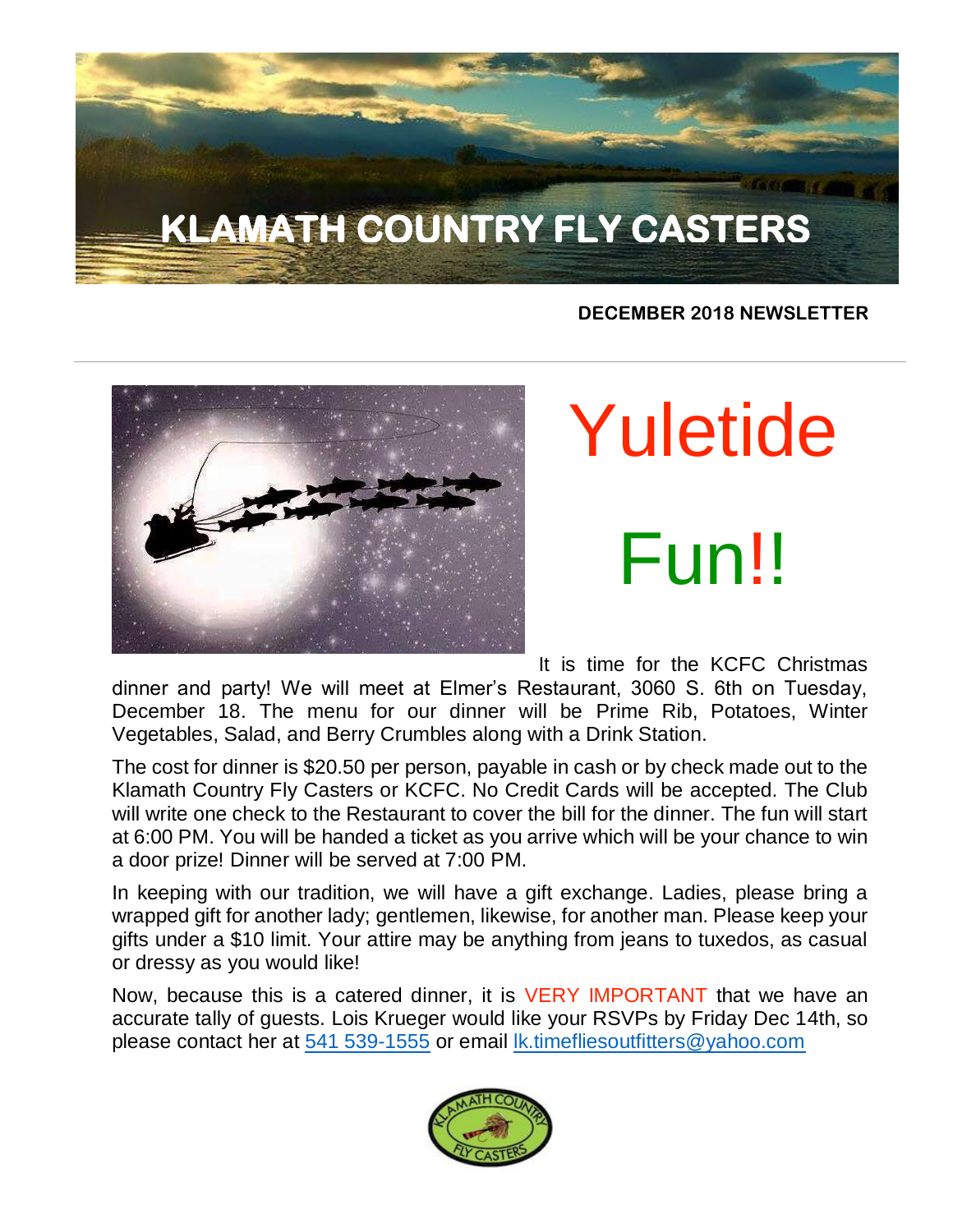#### **CALENDAR**

Dec 18<sup>th</sup> - Club Christmas Party

Jan 15<sup>th</sup> - Fly Tying Demonstrations Led by Ralph Carestia

Feb 19<sup>th</sup> - Club Meeting at Elmer's Restaurant - Speaker TBD

Mar 19<sup>th</sup> - Club Meeting at Elmer's Restaurant - Speaker: Bill **Tinniswood** 

Apr 21<sup>st</sup> - Club Meeting at Elmer's Restaurant - Speaker TBD

#### **OFFICERS AND BOARD**

**Carol Ann Meadows** [meadows.carolann@gmail.com](http://meadows.carolann@gmail.com/) **President** 

**John Krueger** [jk@timefliesoutfitters.com](http://jk@timefliesoutfitters.com/) Vice President/President Elect

> **Peg Edwards** [edwrmed@aol.com](mailto:edwrmed@aol.com) **Treasurer**

**Peter Calvo** [nogndr@qwestoffice.net](mailto:nogndr@qwestoffice.net) **Secretary** 

**Dick Siemens** [resiemens@centurytel.net](mailto:resiemens@centurytel.net) Past President

**John Hyde** [yamsiranch@hughes.net](mailto:yamsiranch@hughes.ne) Board Member

> **Bob Kingzett** [bobk@wendtff.org](mailto:bobk@jeld-wen.com) Board Member

**Lois Krueger** [lk.timefliesoutfitters@yahoo.com](mailto:lk.timefliesoutfitters@yahoo.com) Board Member

> **Jim Ricks** [mtnestinor@gmail.com](mailto:mtnestinor@gmail.com) Board Member

#### **THE KCFC MISSION STATEMENT**

We, the Klamath Country Fly Casters, out of a vital interest in the sport of fly fishing, do hereby join to promote fly fishing as a method of angling, to encourage youth to learn this method of angling, and to promote and participate in meetings to educate all persons in the many aspects of fly fishing as a sport. We agree to make every effort to protect and improve fishing resources in our area by encouraging the practice of catch and release fishing of wild, native fish and by supporting fly fishing organizations in other areas in the overall quest for improvement and perpetuity of fishing resources.

The members of the board of Klamath Country Fly Casters put forth this statement:

"We invite people to become board members of the Klamath Country Fly Casters who wish to promote a healthy and harmonious sense of collegial spirit within the environmental milieu of our board. We on the board choose to care for the well-being of board members, Club members, and for our fly fishing community. We ask those who want to be board members to practice positive intervention, to work harmoniously with other board members, and be willing to promote well-being amongst fellow members of the Klamath Country Fly Casters and our community."

#### **COMMITTEES**

Conservation: Mark Hereford Education Events: John Krueger FFI Liaison: Dale B Zemke Fly Casting Events: John Hyde Fly Tying Events: Ralph Carestia Membership: Mark Kelley Mentoring: Dave Biddison

Monthly Raffle: Peg Edwards Newsletter, Budget & Communications: Dale B Zemke Outings: Kris Henry Programs: Bob Kingzett Social Events & Auction: Lois Krueger

Regular KCFC meetings are held on the third Tuesday of the month, September through May, at Elmer's Restaurant, 3030 S. 6th Street, Klamath Falls. Dinner starts at 6:00 with the meeting beginning at 7:00. Board members, please be there at 5:00.

The KCFC website is: [www.klamathcountryflycasters.com](http://www.klamathcountryflycasters.com/)

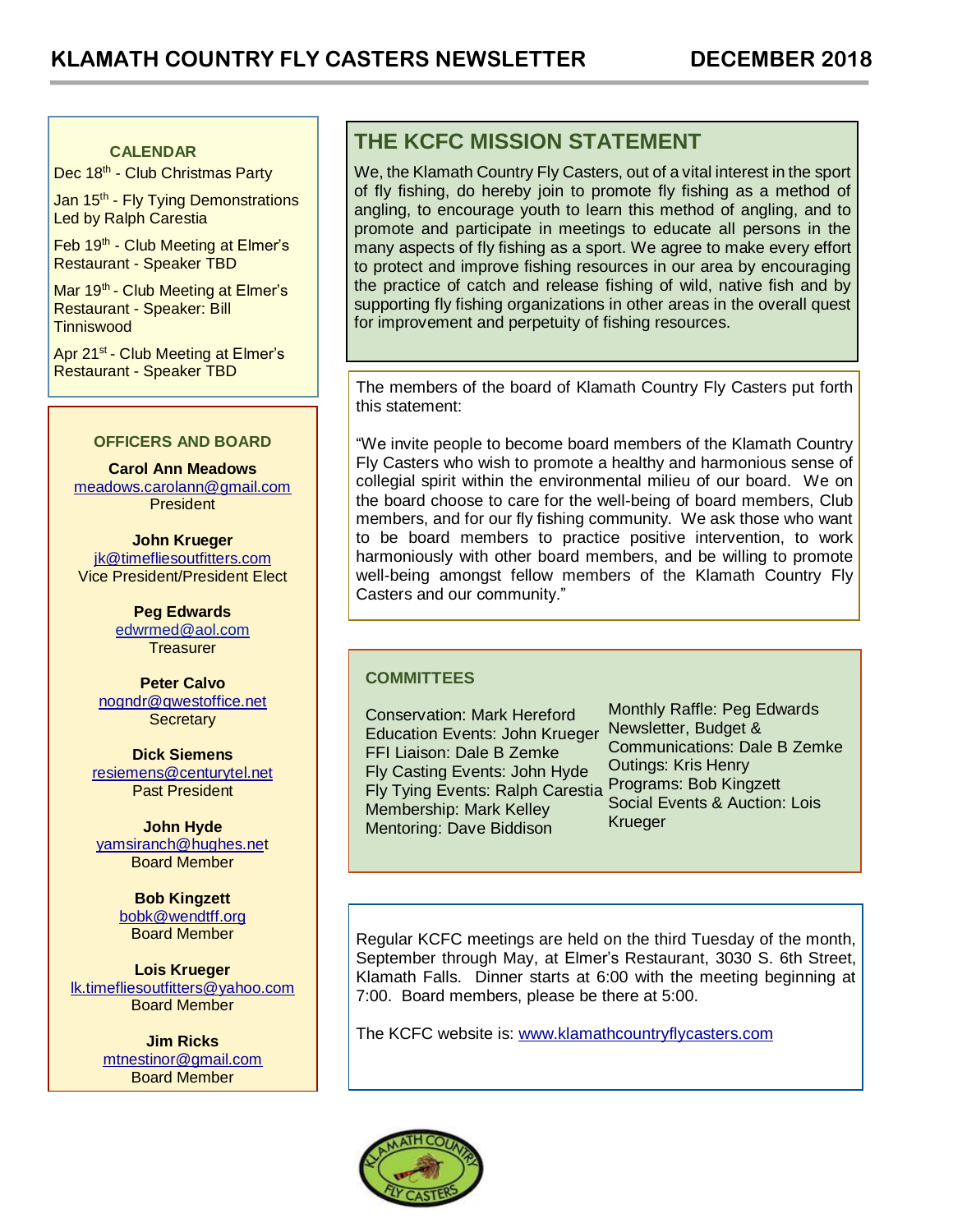### **PRESIDENT'S MESSAGE**

from Carol Ann Meadows

We had a fun November meeting with Nell Scott from Trout Unlimited telling us about their organization and the projects they are doing in the Klamath Basin. We had a good turnout for Thanksgiving week, and it was fun to see some folks who have not been able to attend recently.



The Suggestion Box questions were fairly simple this month: What do you like most about KCFC and, then of course, what do you like least. The responses were very positive and I truly appreciate the suggestions that were given. Several responses dealt with outings, fishing together, and giving more information to new members about where to fish. Our new Outings Chair, Kris Henry has lots of ideas about places to fish and I look forward to hearing more from him.

I honestly can't believe that the next meeting is our annual Christmas party! Lois Krueger and her committee have made all the plans for a fun, festive evening. I know Dale will print details elsewhere in this newsletter, so look for that article, and please do make plans to attend. It's an evening just for fun: no program, no business to conduct, just time to spend celebrating the holidays with your KCFC friends.

And, speaking of celebrating the upcoming holidays, please know that however you choose to celebrate, we wish you peace, health and happiness.

Carol

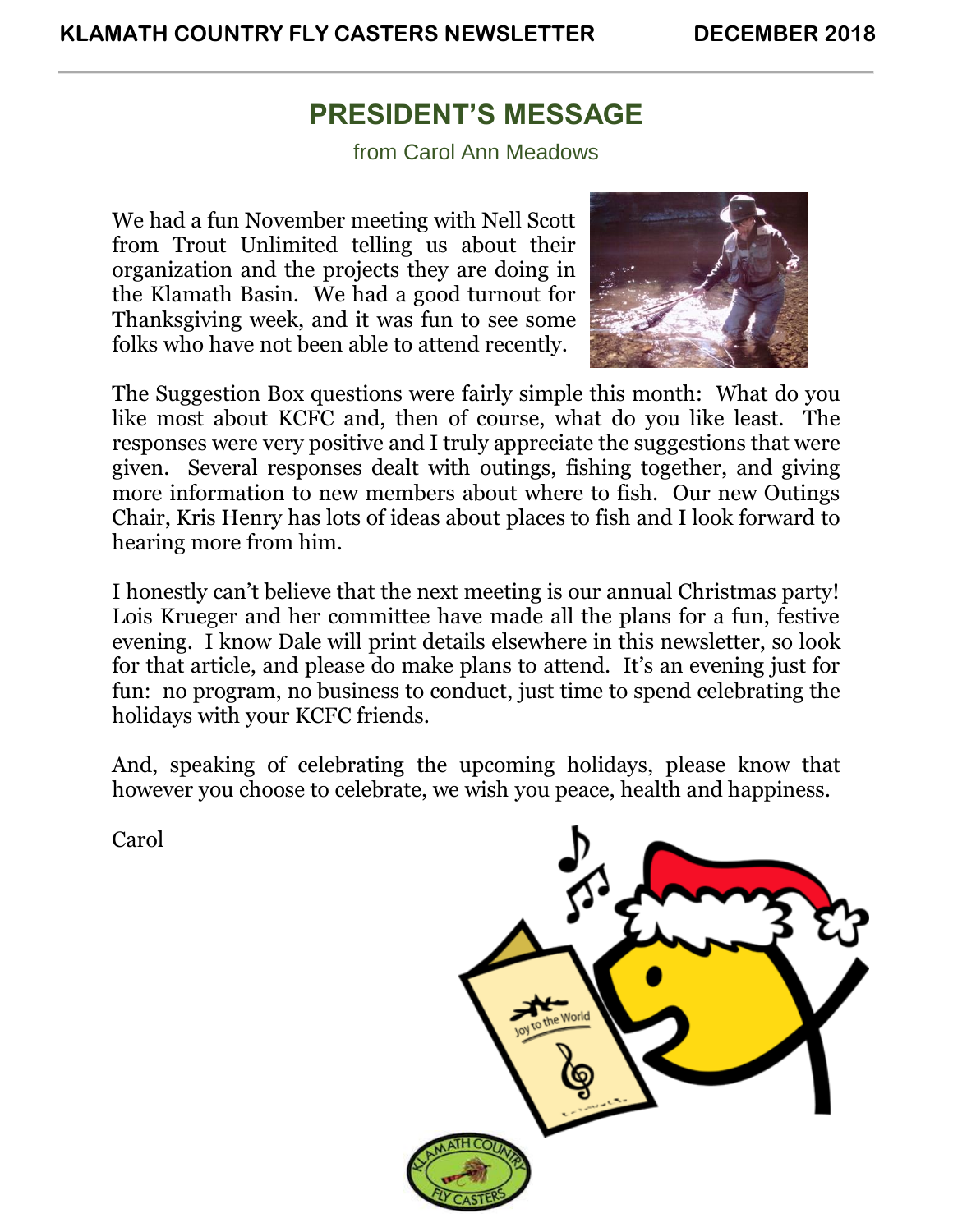#### **KLAMATH COUNTRY FLY CASTERS NEWSLETTER DECEMBER 2018**

#### **Fly Fishing Quotes & Inspiration**

**"Somebody behind you, while you are fishing, is as bad as someone looking over your shoulder while you write a letter to your girl".**



**~Ernest Hemingway**

**"As no man is born an artist, so no man is born an angler"**

**~ Izaak Walton**

**"Eventually, all things merge into one, and a river runs through it." ~Norman Maclean**

**"Things fishermen know about Trout aren't facts, but articles of faith."**

**~ John Gierach**

**"There's always a hot new fly. Precious few of these patterns are genuine breakthroughs destined to last for a hundred years, but more often they're idle comments on existing traditions, explorations of half-baked theories, attempts to use new and interesting materials, to impress other tiers, or excuses to rename old patterns. The results are often pointless fads like the craze in some pretentious restaurants of plopping fried quail eggs on everything or calling sandwiches "paninis.""**

**~John Gierach**

**"Many go fishing all their lives without knowing that it is not fish they are after." ~ Henry David Thoreau**

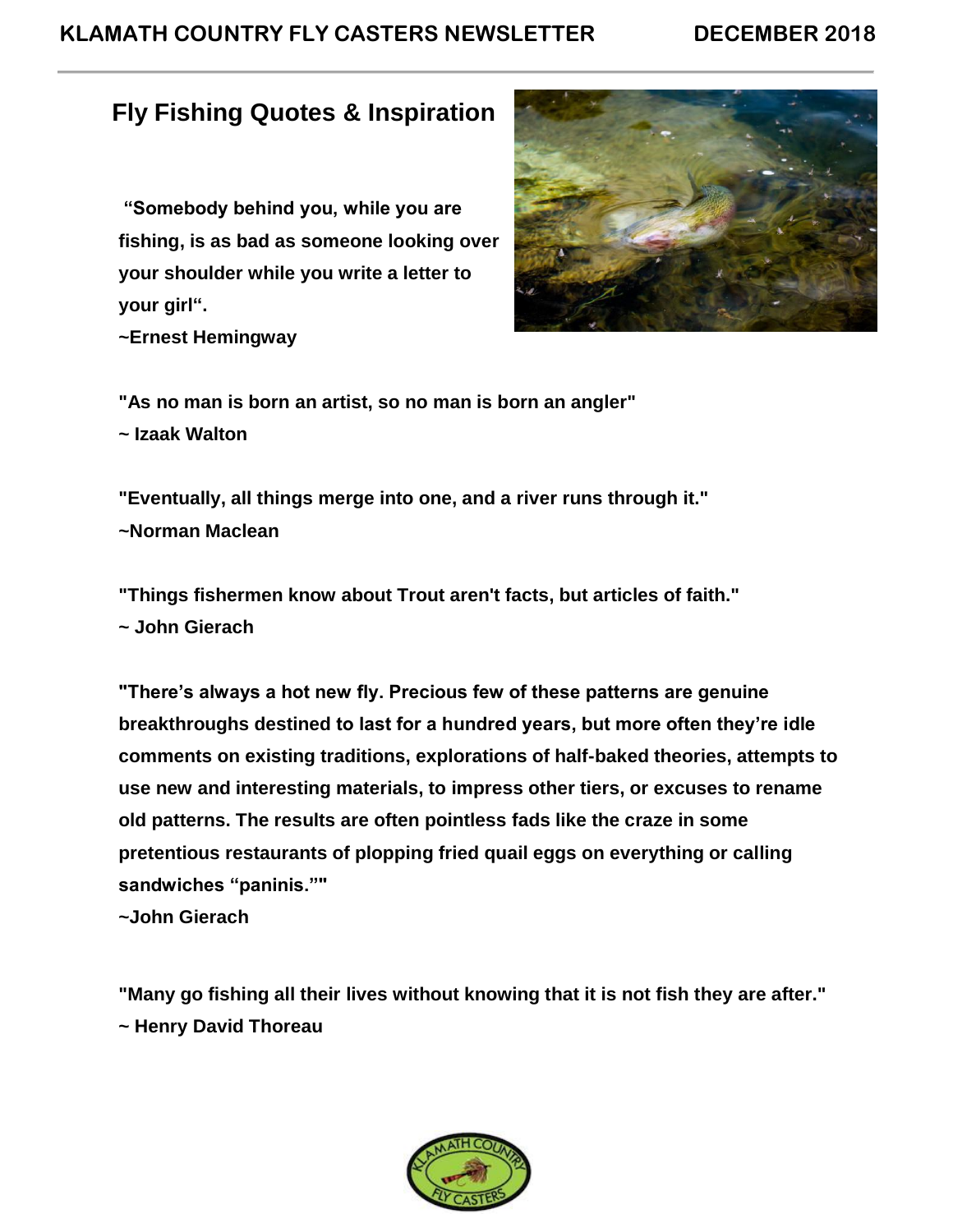**"The solution to any problem -- work, love, money, whatever -- is to go fishing, and the worse the problem, the longer the trip should be." ~John Gierach**

**"Never leave fish to find fish." ~Moses 1200BC**

**"Be patient and calm - for no one can catch fish in anger." ~Herbert Hoover**

**"The great charm of fly-fishing is that we are always learning."**

**~Theodore Gordon**

**"If I fished only to capture fish, my fishing trips would have ended long ago." ~Zane Grey**

**"Pole far enough and the fish will find you." ~Steve Huff**

**"I go fishing not to find myself but to lose myself " ~Joseph Monniger**

**"There is certainly something in angling that tends to produce a serenity of mind."**

**~ Washington Irving**

**"Listen to the sound of the river and you will get a trout."**

**~Irish proverb**

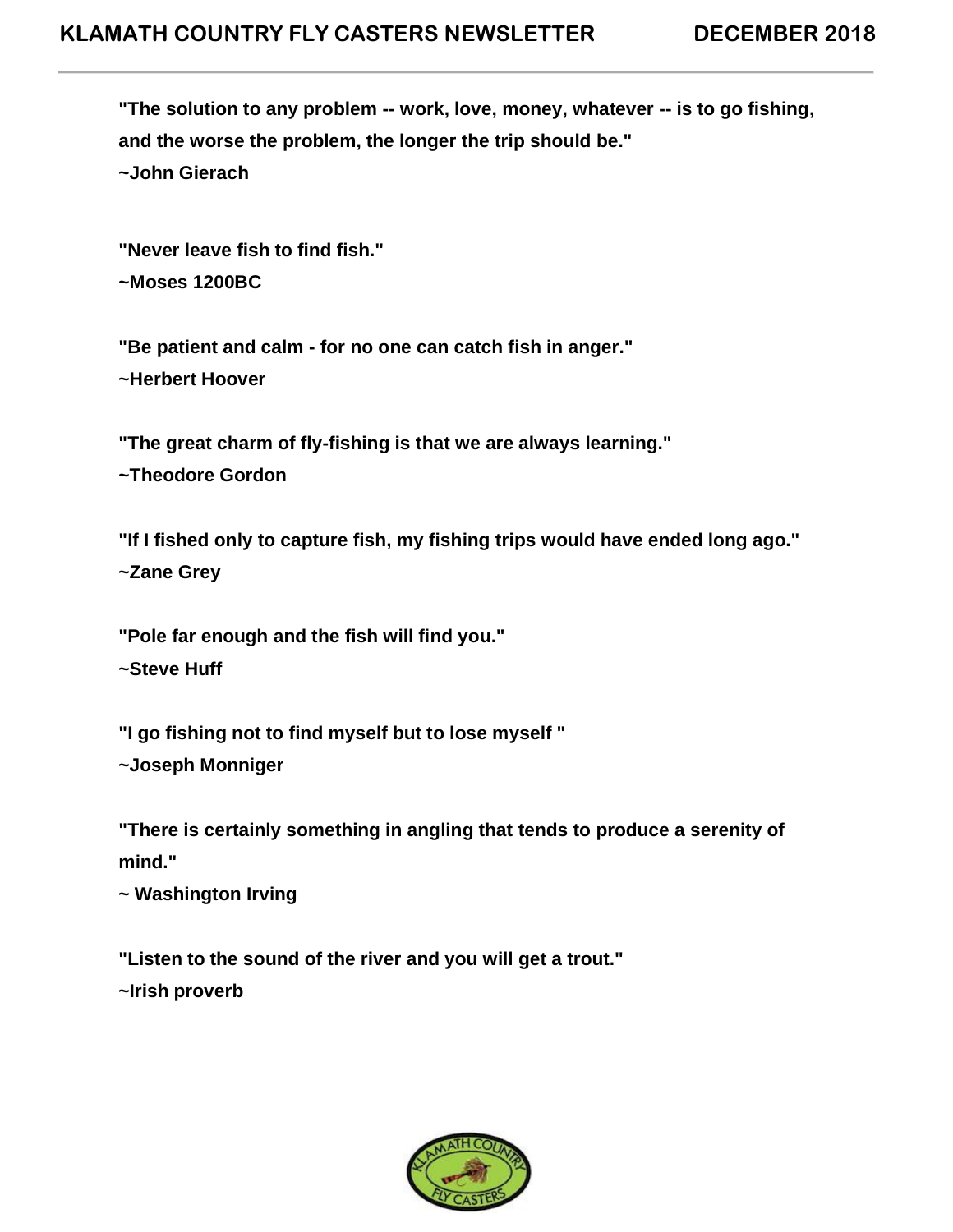**"The charm of fishing is that it is the pursuit of what is elusive but attainable, a perpetual series of occasions for hope."**

**~by John Buchan**

**"Angling may be said to be so like the mathematics that it can never be fully learnt"**

**~Izaak Walton**

**"The man who coined the phrase "Money can't buy happiness", never bought himself a good fly rod!"**

**~Reg Baird**

**"To go fishing is the chance to wash one's soul with pure air, with the rush of the brook, or with the shimmer of sun on blue water. It brings meekness and inspiration from the decency of nature, charity toward tackle-makers, patience toward fish, a mockery of profits and egos, a quieting of hate, a rejoicing that you do not have to decide a darned thing until next week. And it is discipline in the equality of men - for all men are equal before fish." ~Herbert Hoover**

**"Take care of the fish, and the fishing will take care of itself." ~Art Neumann**

#### *Testament of a Fisherman*

**"I fish because I love to; because I love the environs that trout are found, which are invariably beautiful, and hate the environs where crowds of people are found, which are invariably ugly; because of all the television commercials, cocktail parties and assorted social posturing I thus escape; because, in a world where most men spend their lives doing things they hate, my fishing is at once an endless source of delight and an act of small rebellion; because trout do not lie or cheat and cannot be bought or bribed or impressed by power, but respond** 

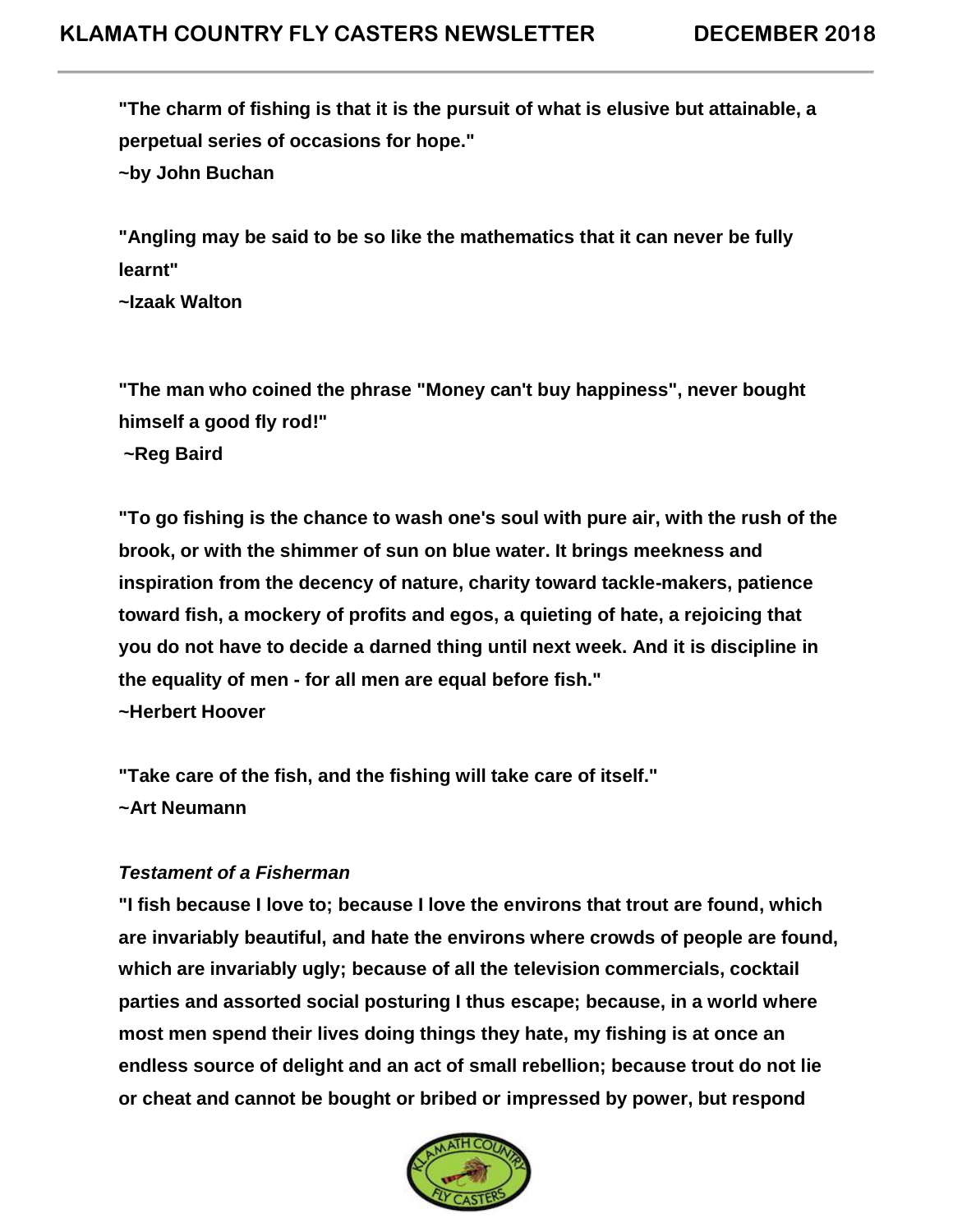**only to quietude and humility and endless patience; because I suspect that men are going along this way for the last time, and I for one don't want to waste the trip; because mercifully there are no telephones on fishing waters; because only in the woods can I find solitude without loneliness; because bourbon out of an old tin cup tastes better out there; because maybe someday I will catch a mermaid; and, finally, not because I regard fishing as being so terribly important but because I**

**suspect that so many other concerns of men are equally unimportant -- and not nearly so much fun"**

**~Robert Traver. 1964**



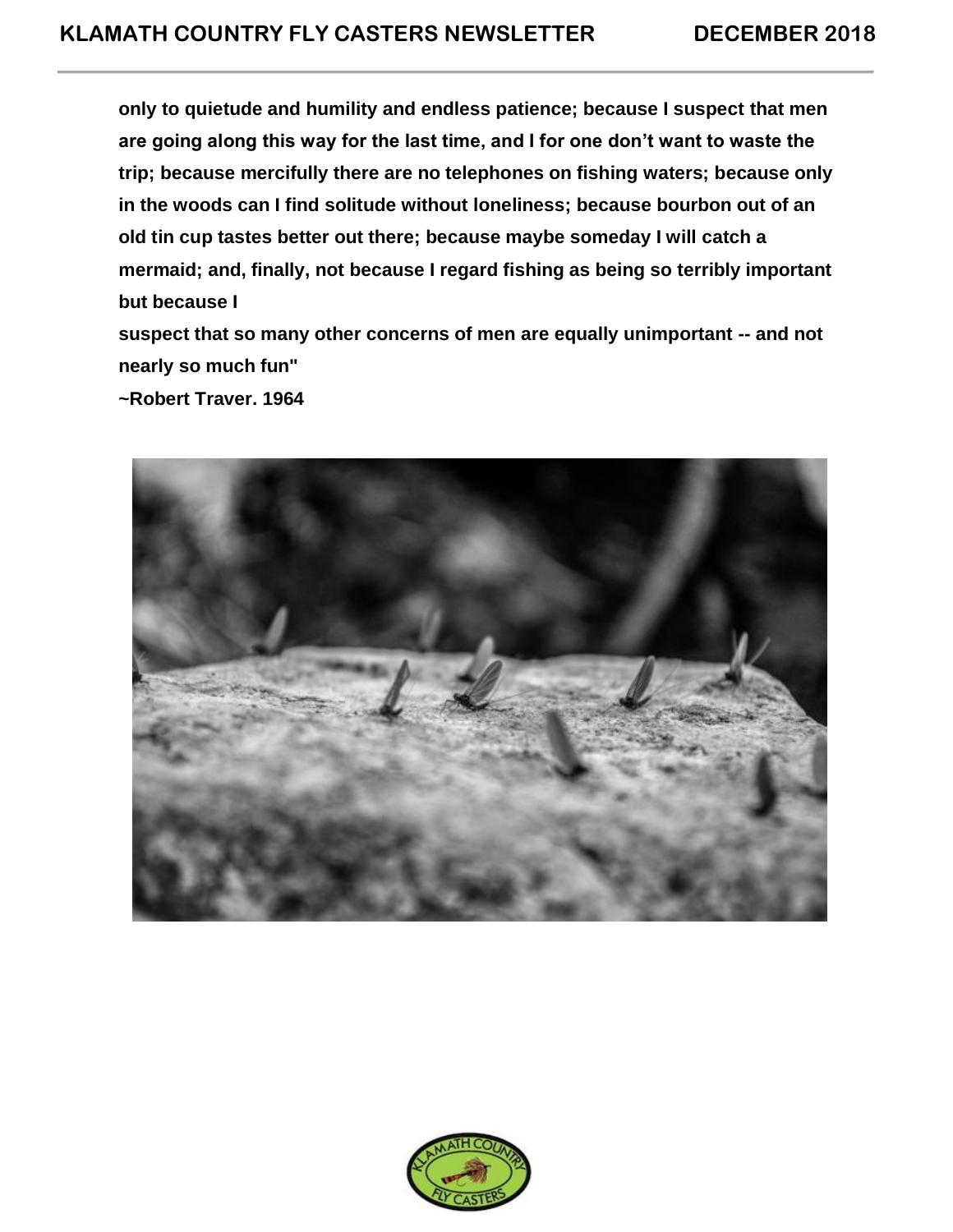#### **KLAMATH COUNTRY FLY CASTERS NEWSLETTER DECEMBER 2018**



# **Upcoming Youth Education**

**Events**

**Volunteers Are Needed**



#### **P.L.A.Y. Outdoors, January 19, 2019 - 9:30 AM - 4:30 PM:**

This program, held annually in the Event Center at the Klamath Fairgrounds, provides a variety of activities for children and young adults to expose them to outdoor activities that they can use all their lives.

Our Club participates by teaching kids to tie flies under the supervision of several experienced volunteers and a Fly-Casting venue that is supervised by our FFI Certified Fly Casting Instructor, John Hyde. This community outreach event has been well attended by our volunteers each year, and by participating children (as many as 1200 children attend the P.L.A.Y. Outdoors Event).

We will be there again, and we can use as many Club volunteers as we can get. A signup sheet will be available at the October thru January meetings. Sign up to participate with a great group of fellow Club members and a lot of terrific kids. You can also contact John Krueger, your Education Chairperson and Vice President, at [jk@timefliesoutfitters.com](http://jk@timefliesoutfitters.com/)

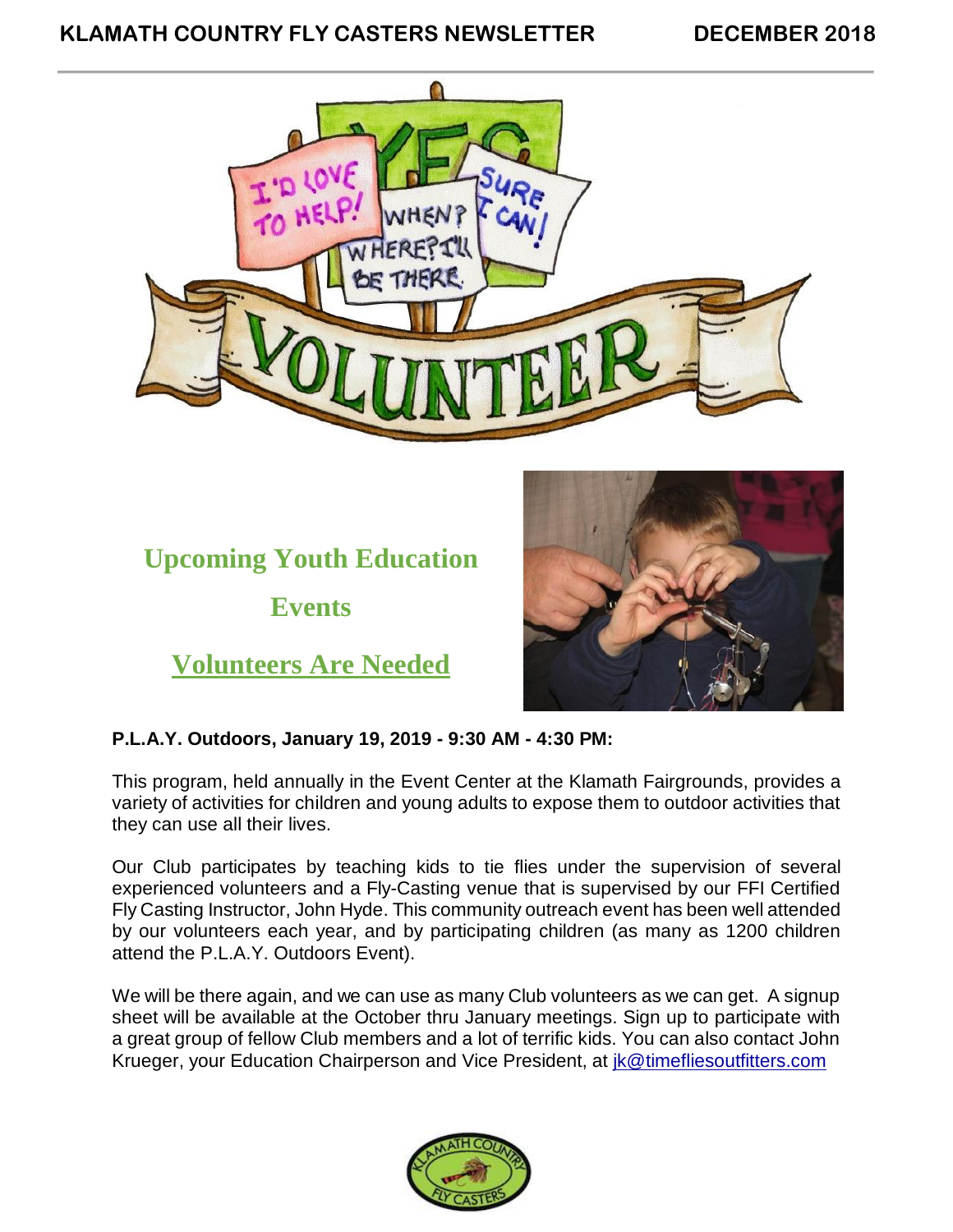

Hatching trout in a classroom is one of those magical activities that:

❍ facilitates learning in science and math, and

 $\overline{O}$  can be the nucleus of learning activities in language arts, social studies, and fine arts at any grade level.

Caring daily for the fish as they develop from egg to fry fosters a sense of stewardship for wild things — and where wild things live. And best of all, it's fun.

Sometime around mid to late January of 2019, the Club will again be assisting the Oregon Dept. of Fish and Wildlife, the local office of the U. S. Fish and Wildlife, and local schools by delivering trout eggs to classrooms. The children learn how trout go from eggs to fry in a special aquarium in the classroom and when the fry are ready, they are released into local ponds. Last year we delivered eggs to 15 classrooms in 9 schools and to the YMCA and 2 Klamath Libraries. We normally plan to meet at about 8:00 AM, on the morning of the scheduled delivery date, for breakfast at Elmer's, at which time we will divvy up the delivery assignments and provide the eggs and any other materials that a classroom may need. The feedback from the volunteers after deliveries each year has been awesome - it was a great experience for all involved. However, we can always use more assistance in activities like this, especially if there are conflicts that keep some volunteers from participating due to the nature of the last-minute notice of the date. If you would like to help on this activity, please sign up on the volunteer sheet circulated at meetings, or advise our Eggs to Fry Coordinator, Marshal Moser at [marshalmoser@gmail.com](mailto:marshalmoser@gmail.com)

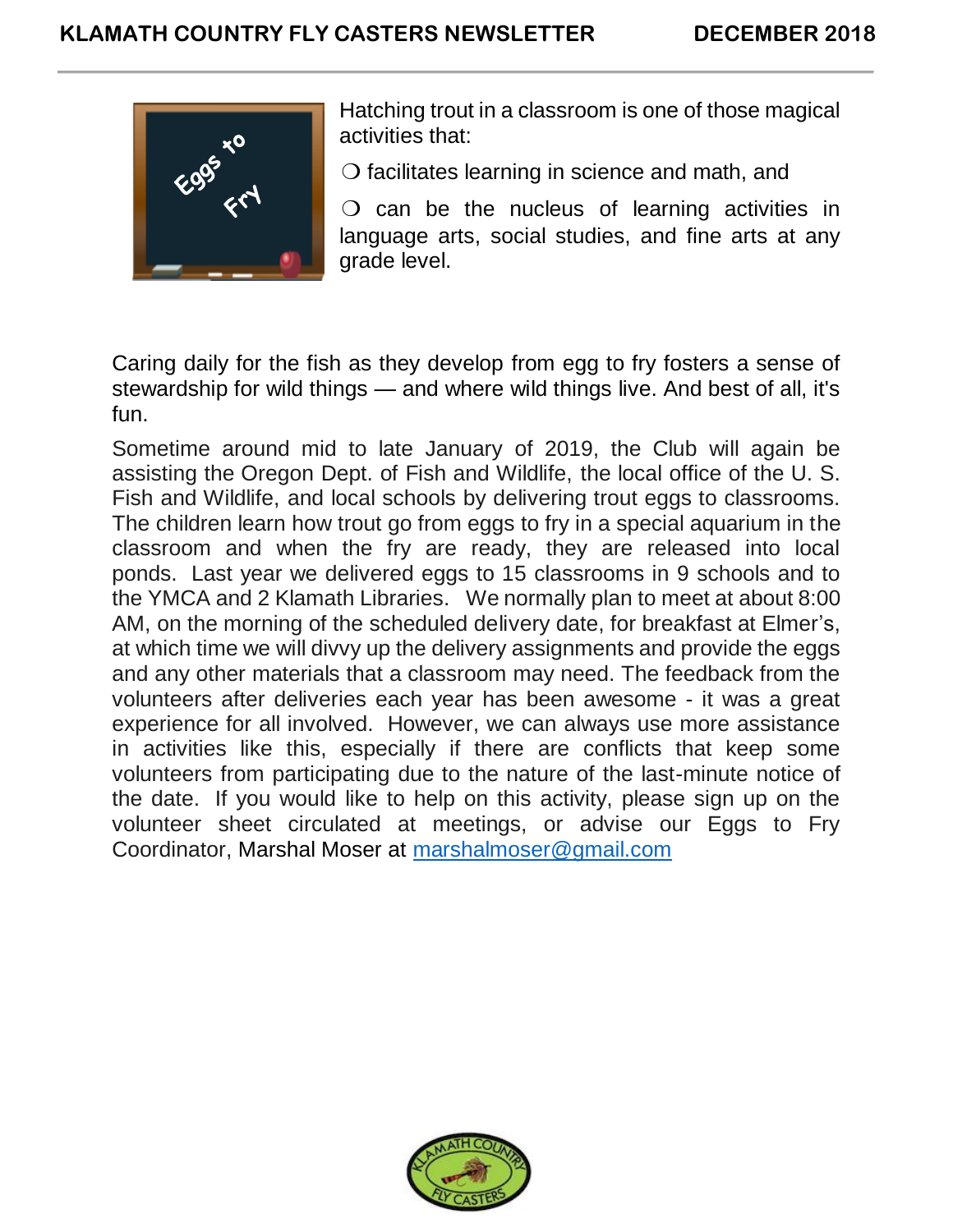## **Fishing with Club Members:**

If you decide to go fishing and would like some company, take some club members fishing with you. Contact Jim Ricks at 541-205-3274 or **[mtnestinor@gmail.com](mailto:mtnestinor@gmail.com)** and give about 4 days' notice of the fishing event to provide time to get the word out. Leave Jim your telephone number or email so that others can contact you about going fishing with you. Jim will then see that the word of the event gets out in a club-wide email to announce your invitation to go fishing, and he will tell those interested to contact you directly.

## **Reminder - the following offer PAID MEMBERS of the Klamath Country Fly Casters Club discounts when making a purchase**

Parker's Rod & Gun Rack at 7364 S 6<sup>th</sup> St offers a 10% discount on purchases when a current club membership card is presented

The Ledge at 369 S 6th St offers a 10% discount on purchases when a current club membership card is presented.

Timeflies Outfitters at 541-539-1505 or [jk@timefliesoutfitters.com](mailto:jk@timefliesoutfitters.com) offers up to a 15% discount on fly tying materials & tools as well as all fly fishing gear & flies, to current members of the Club

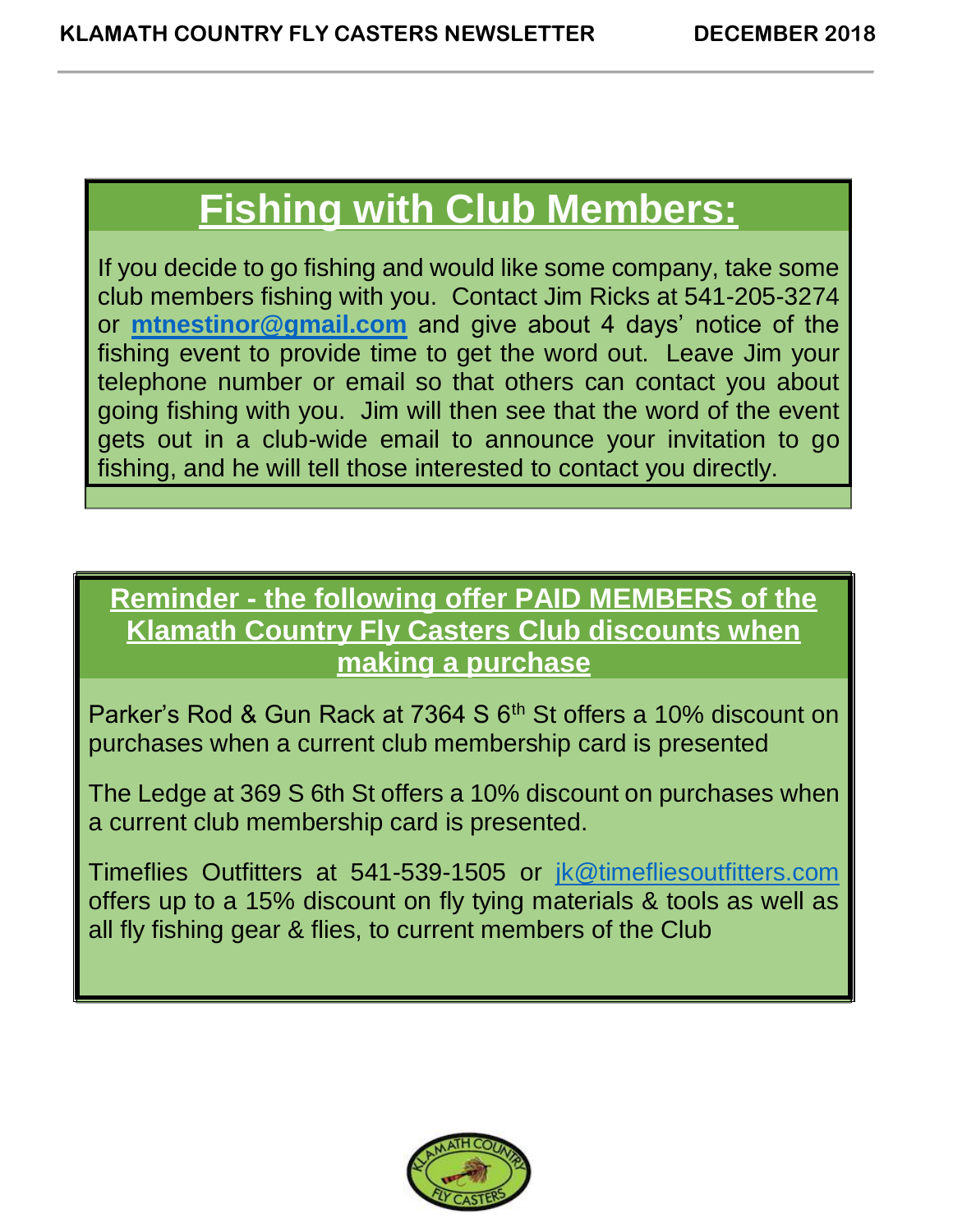# **INDISPENSABLE FLIES, by Ralph Carestia is on Holiday - check back in the January 2019 Issue**